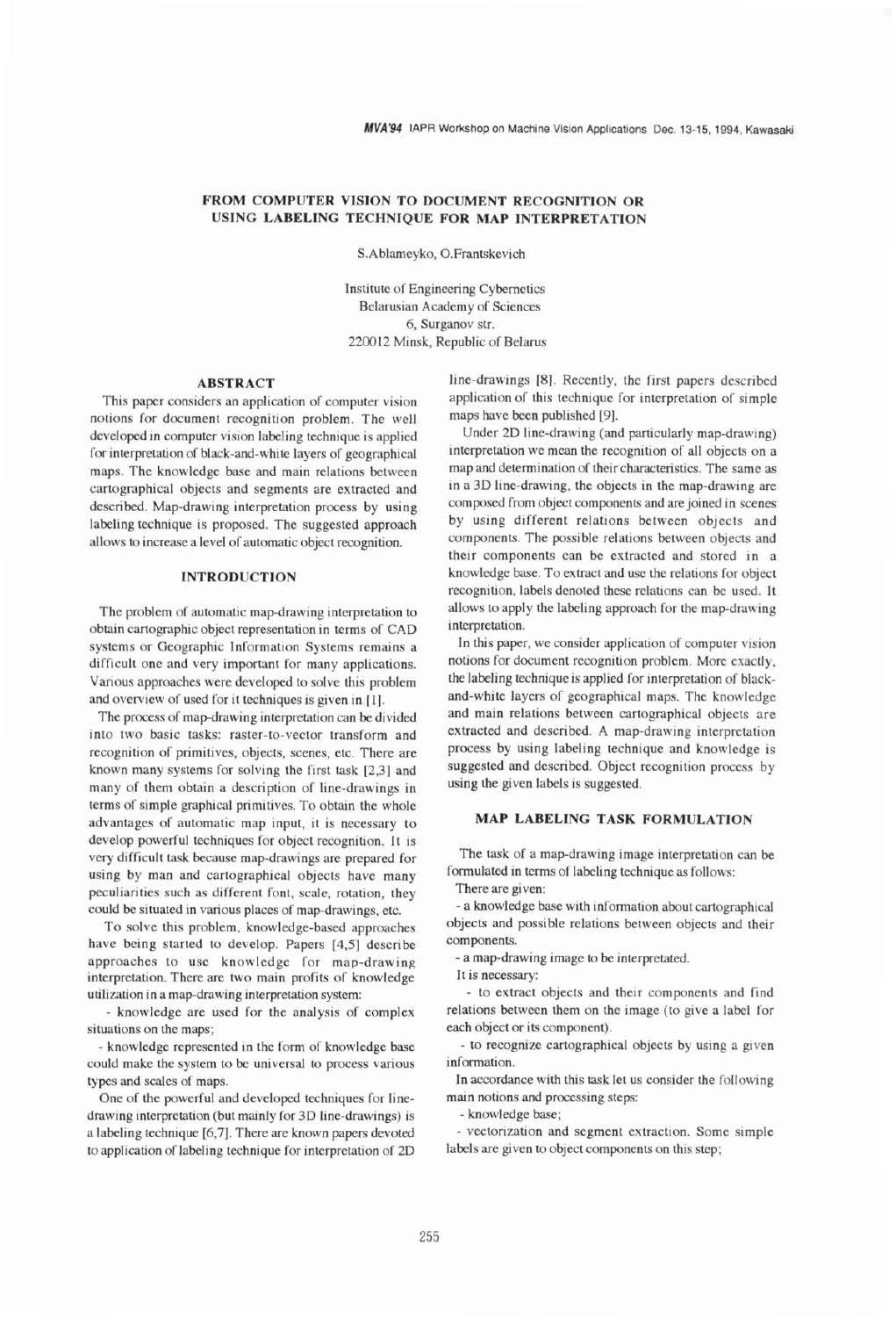- labeling of all object components;

- recognition of objects by using the given labels.

#### **KNOWLEDGE BASE**

Knowledge are generally classified according to their contents as objects, events, performance and metaknowledge. In computer vision, two types of knowledge are mainly used: objects which are also called "knowledge about scenes" and metaknowledge "control knowledge" **[7].** These types of knowledge are also more suitable for document recognition. But such **as** scenes on map-drawings have their own sence and form more narrow class then all cartographical information, we call knowledge about scenes as actual knowledge which include knowledge about cartographical scenes, objects, components and their relationships. In other words, actual knowledge present information about facts and situations shown on the map. Control knowledge is used for decision taking on the stage of image interpretation depending on a current state of the process.

The actual knowledge are represented as a three-level hierarchical structure. Knowledge at the first level contain information about cartographical scenes, the second one about cartographical objects, and the third one about segments. The segment in our sence is a part of the object bounded by feature points (end and/or node points). The end and node points are defined by using a Crossing number.

There are following basic relations between segments and objects on a map: joining, crossing, gap, lie-inside, lie-inneighbourhood. A set of segments united by one relation is called a situation. We shall make one-to-one correspondence between situations and labels or each situation what means that segments formed this situation get a corresponding label. The possible types of relations, situations and their labels are given in Table 1. A scene is a meaning related set of objects connected by some relations. The possible relations between objects, situations and scenes are stored in knowledge base.

|    |                                  |                | Table 1      |
|----|----------------------------------|----------------|--------------|
|    | Objects and segment<br>relations | Situation type | Labe1        |
|    | 1. Joining                       |                | $\tilde{a}$  |
|    | 2. Crossing                      |                | Þ            |
|    | 3. GAP                           |                | $\mathbb{C}$ |
|    | 4. Lie inside                    |                | đ            |
|    | 5. Lie in neighbourhood          |                | e            |
| 6. | No relations                     |                | ŧ            |

## **IMAGE VECTORIZATION AND SEGMENT EXTRACTION**

A scanned map image is represented in a binary form and is subjected to preprocessing and vectorization. It includes the following algorithms: noise reduction, thinning, feature extraction and transformation to vector form, forming a vector image representation. The algorithms used for this purpose are well known and we do not describe them here. The algorithms we used are described in our papers, for example [lo]. As a result, a data base is formed which contains a description of the segments with their characteristics. It has three-level structure with information about connected components at the first level, segments at the second level and feature points (nodes and end points) at the third level **[l 11.** 

## **SEGMENT LABELING**

This step is intended for labeling segments on the image and it is based on establishing relationships between segments and its neighbours. The segment labeling step corresponds to extraction of situation by defining segments included in the situation. It means that we give to every segment its own label, which indicates relationships of the segment with another ones in the analysed situation.

Some types of relations between segments can be established during vectorization and segment extraction step and after this step some segments already have labels. Another part of labels are given to objects during the segment labeling step. The process of labeling is described **as** follows.

Two first labels are given to segments at the segment extraction step.

Label A is given to those three segments which are met in one node. It corresponds to the relation "joining" between segments.

If four segments are joined in one node they get a label B (relation "crossing").

It is made automatically by analyzing nodes and corresponding segments on the thinned image during forming the intermediate vector data base.

The next four labels are given to segments at this step.

Label C is given to the segments with approximately the same orientation, which end points have a distance between them less than a given threshold (relation "gap").

Label D is given to two segments one of which is included by another (relation "lie-inside").

The segments which are neighbours (are situated in a neighbouring space) get a label E. For line objects, neighbouring space is defined as a stripe with a fixed width along the object. For symbols, this space is a box with fixed parameters (relation "lie-in-neighbourhood").

If segment has not any relations with another ones, it gets a label F.

It is performed as follows. At first, the label C is given to segments by analysing a list of feature points and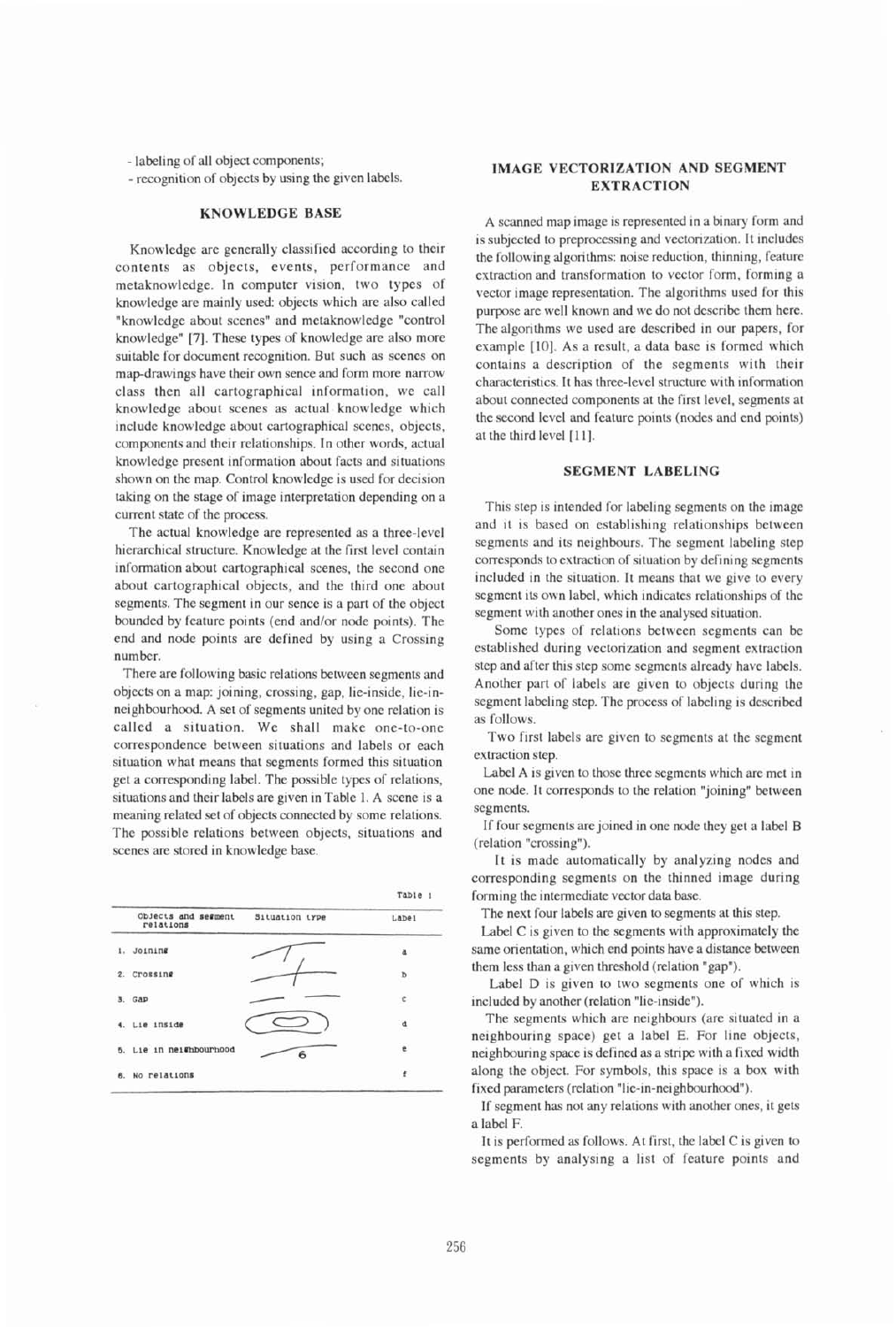establishing their orientation. To give the label D to the segment, coordinates of bounding segment rectangles are calculated and analysed. For extraction of the situation with label E, the segment coordinates are analysed.

## **USING GIVEN LABELS FOR OBJECT RECOGNITION**

To recognize a cartographical object on a map, we have to define the object coordinates, its class and characteristics. For this, the segments belonging to one object should be extracted in accordance with reference object description by using the obtained labels.

There are two main object classes on the maps: line objects which length is much longer then thickness and symbols which are bounded by a given box. A special order is used for object recognition. We start from more simple objects (line objects) and proceed to the next ones by using extracted situations and knowledge.

There are two more typical cases in this process:

1. Starting from any segment we collect segments belonging to one object by using the segment labels to obtain a description of the object. The labels A-C are used for this aim. The description is formed in terms of formal language [12]. The obtained formal description is compared with referenced one and decision is taken about type of the object. It allows to extract line objects (connected and disconnected) and several symbols. TO discriminate symbols from line objects, a bounding rectangle of connected components is used. During the object tracing the segments laying in its neighbourhood are extracted and get a label E.

2.The labels D-E are used to find new objects on the image and start their recognition. The information about the determined relation between already recognised object and a new segment (or object) allows to advance a hypothesis about possible class of the object under recognition. It is made as follows:

- using an established relation between recognized object and new object or segment we can find an information in the knowledgc base about what classes of objects can be in a given relation with aclass of recognized object;

- a hypothesis is advanced that a new segment belongs to any one from above mentioned classes of objects;

- further recognition is performed only in the frame of these classes of objects (by using algorithms applicable for this object class). This relation (or label) and information from the knowledgc base allows to reduce a number of references for the object recognition.

To recognise line objects, we use a syntactical approach with description of objects in terms of formal grammars such as to recognise symbols, a structural approach is used [12].

#### **CONCLUSION AND DISCUSSION**

The example of map processing is shown in Fig. 1 After

the vectorization and segment extraction we obtain the segments with characteristics and two first labels as shown in Fig. la. The labels C-F are given to the segments at the labeling step. The result obtained after the segment labeling step is shown in Fig.lb.

Then, the recognition process begins. For the line objects we have full information about segments and after the segments assembly the class of the line objects can be obtained directly. Symbols are extracted by using the labels D-F and are recognized using the symbol segments labels and a structural approach. The resulting image after object recognition for the given example is shown in Fig. lc.

The main advantages of this approach are the following:

- it allows to formalise and prepare information for cartographical object recognition;

- it allows to reduce a quantity of referenced objects, recognition time, and raise a level of automatic object recognition.

As a drawback we could point out that the additional step of segment labeling increases a processing time.

The main distinctions of our approach from

1) 3D line-drawing scene labeling:

- we extracted basic relations between cartographical objects and segments on the map which are different from the relations in 3D scenes;

- we suggested the interpretation technology which is based on the labeling technique and knowledge;

2) map-drawing interpretation:

- we extracted knowledge types and basic relations between objects and segments;

- the suggested approach allows to increase a level of automatic object recognition.

#### **REFERENCES**

1.R.Kasturi, S.Siva, L.O'Gorman, Techniques for line drawing interpretation: An overview, Proc. Workshop on Machine Vision Applications, Tokyo, Japan, pp. 151-160, 1990.

2.R.Kasturi, S.T.Bow, W.El-Mastri, J.Shah, J.R.Gattiker, U.B. Mokate, A system for interpretation of line drawings, IEEE Trans. on PAMI, Vol. 12, pp.978-92, 1990.

3.S.Suzuki, T.Yamada, MARIS: Map recognition input system, Pattern Recognition, Vo1.23, **N.8,** pp.919-933, 1990.

4.K.Goodson. P.Lewis, A knowledge based line recognition system, Patern Recognition Letters, N.11, pp.295-304, 1990.

5.M.Ilg Knowledge-based understanding of road maps and other line images, **Proc.** 10th Int. Conf. on Pattern Recognition, Atlantic City, USA, Vol.1, pp.282-284, 1990.

6.R.M.Haralick, L.G.Shapiro, The consistent labeling problem, IEEE Transactions on Pattern Recognition and Machine Intelligence, Vol.PAM1-1, N.2, pp.173-187, 1979.